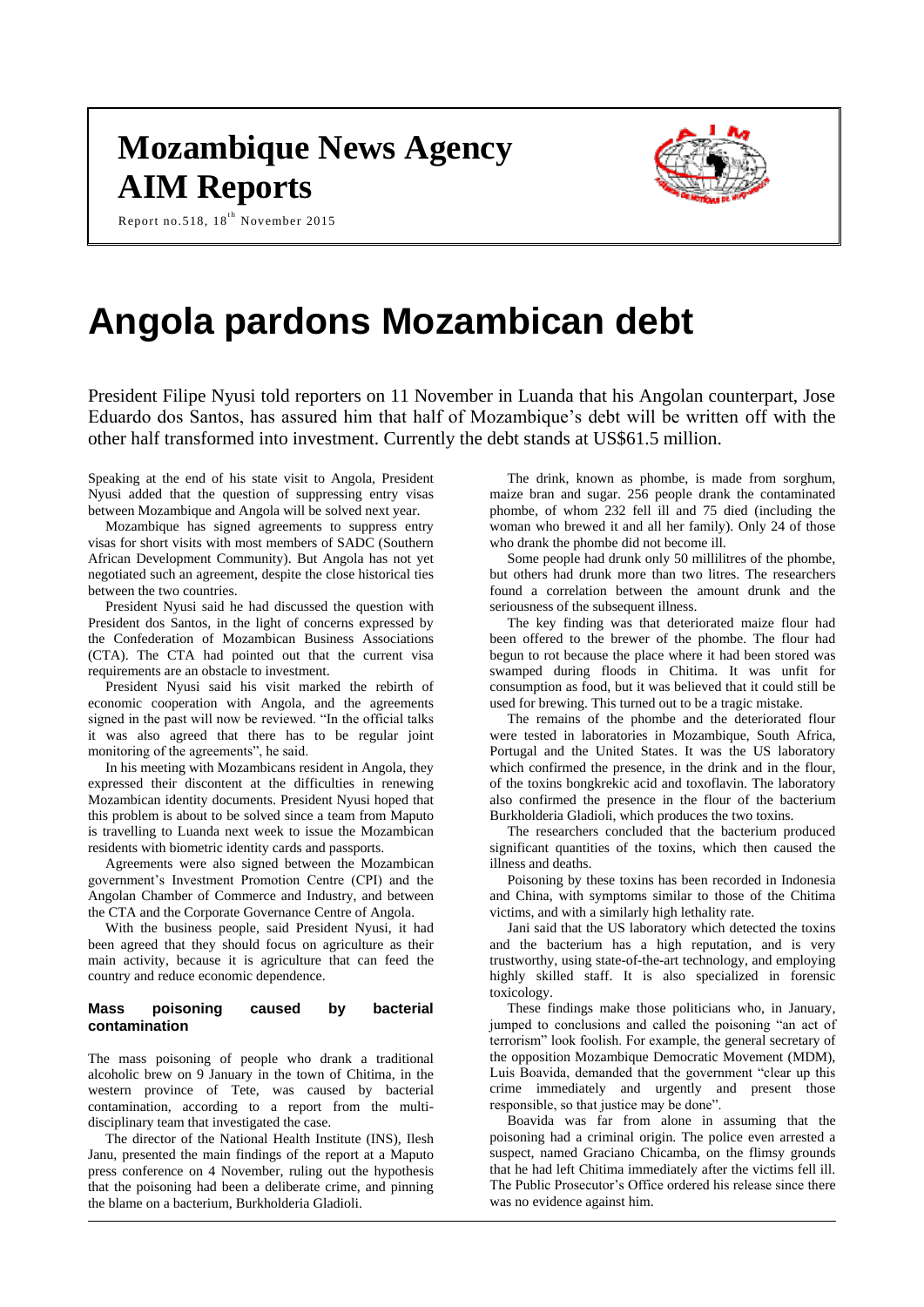# **Central Bank raises interest rates again**

In its attempts to check inflation and the depreciation of the national currency, the metical, the Bank of Mozambique has raised its key interest rates for the second consecutive month.

A statement from the Bank's Monetary Policy Committee, which met on 16 November, announced an immediate increase in the Standing Lending Facility (the interest rate paid by the commercial banks to the central bank for money borrowed on the Interbank Money Market) by 50 base points. This interest rate thus rises from 7.75 to 8.25 per cent.

This is a return to the rate charged by the bank in 2013-14. It was reduced to 7.5 per cent in November 2014, and stayed at that figure until last month when it was raised to 7.75 per cent,

The statement announced also that the Standing Deposit Facility (the rate paid by the central bank to the commercial banks on money they deposit with it) rises by 75 base points, from two per cent to 2.75 per cent. The Compulsory Reserves Coefficient - the amount of money that the commercial banks must deposit with the Bank of Mozambique – rises by 150 base points from nine to 10.5 per cent.

Explaining the increases, the statement said "faced with the growing risks of the external and domestic conjuncture, in a context where projections for inflation in the short and medium term point to the need for redoubled caution, the Committee thought it important to strengthen the current cycle of monetary policy, which will contribute towards ensuring that macro-economic stability is maintained in the country".

Inflation increased sharply in October. According to the consumer price indices for the three largest cities (Maputo, Nampula and Beira), compiled by the National Statistics Institute (INE), the rate of inflation for the month was 2.1 per cent, the highest inflation in a single month since December 2010.

This pushed the inflation rate since January to 3.63 per cent. The yearly inflation rate (1 November 2014 to 31 October 2015) was 4.74 per cent.

The Monetary Policy Committee blamed the jump in inflation on the effects of the depreciation of the metical, and the increase in certain "administered prices". By far the most important of these was the bread price, which rose by an average of 27.7 per cent in the three cities in October.

The exchange rate of the metical on the last day of October was 42.01 to the US dollar on the Inter-Bank Exchange Market (which compares with 40.04 to the dollar at the end of September). On the Interbank market, the metical had lost 35.05 per cent of its value since October 2014.

But in the commercial banks and foreign exchange bureaus the metical fared worse. The average exchange rate in the commercial banks on 31 October was 44.99 to the dollar, and in the exchange bureaus it was 45.17.

Depreciation accelerated in the first fortnight of November. The inter-bank rate cited on 17 November by the Bank of Mozambique was 46.5 meticais to the dollar. The largest commercial bank, the Millennium-BIM, on the same day, gave a buying rate of 49.25 meticais to the dollar and a selling rate of 50.24.

But the metical did not decline so severely against the South African rand, the currency of Mozambique's main trading partner. At the end of October, on the Inter-bank market there were 3.04 meticais to the rand, which was an annual depreciation against the rand of 7.8 per cent.

Mozambique's net international reserves declined by US\$92.7 million in October and at the end of the month they stood at US\$2.027 billion, enough to cover 3.71 months of

imports of goods and non-factor services, when the operations of the foreign exchange mega-projects are excluded.

The Monetary Policy Committee also decided that the central bank will intervene in the inter-bank markets to ensure that, by the end of November, the monetary base does not exceed 66.438 billion meticais.

In October the monetary base fell by 707 million meticais to 61.312 billion meticais, well below the ceiling of 62.025 billion meticais fixed for the month. The amount of notes and coins in circulation fell by 473 million meticais in the month, and bank reserves shrank by 233 million. Since January, the monetary base has increased by 8.042 billion meticais (15.1 per cent).

#### **Metals of Africa makes large graphite find at Montepuez**

The Australian company Metals of Africa on 16 November announced that it has found an estimated 6.3 million tonnes of graphite at its Montepuez Central Graphite Project in the northern Mozambican province of Cabo Delgado. In addition, it estimates that the resource contains 163,000 tonnes of vanadium oxide.

According to a statement from the company, the deposit contains "a higher percentage content of large and jumbo flake size than any published graphite resource in Mozambique".

This is of particular importance as prices rise sharply as size of flake increases. In a presentation, the company stated that jumbo flakes sell for about US\$2,200 per tonne; large flakes for US\$1,250; medium flakes for US\$1,100; and small flakes for US\$900. It pointed out that more than half of the graphite at Montepuez consists of either large or jumbo sized flakes.

The Managing Director of Metals of Africa, Cherie Leeden, commented that "this impressive maiden resource positions Metals of Africa as a major player in the global graphite space. Our flake size and quality is exceptional and our deposit clearly boasts the best ratio of large and jumbo flake of graphite deposits in Mozambique".

The company plans to export the graphite through the port of Pemba, which is 250 kilometres away. It added that an alternative would be to ship the material through the port of Nacala, in the neighbouring province of Nampula.

Graphite is a form of carbon that is highly valued due to its properties as a conductor of electricity. It is used in batteries and fuel cells and is the basis for the "miracle material" graphene, which is the strongest material ever measured, with vast potential for use in the electronics industries.

## **Korean loan for emergency vehicles**

South Korea is offering the Mozambican government a loan of US\$5 million to acquire 21 fire engines and 50 ambulances.

To this end, Deputy Foreign Minister Nyeleti Mondlane, and the South Korean ambassador, Hee Yoon Kang, signed two memoranda of understanding in Maputo on 5 November.

The minister added that a further memorandum has been initialled on the mutual exemption from entry visas for the bearers of diplomatic and service passports.

Mondlane said this agreement is an important step in strengthening the cooperation between the two countries, since it will facilitate the movement of officials travelling from one country to the other.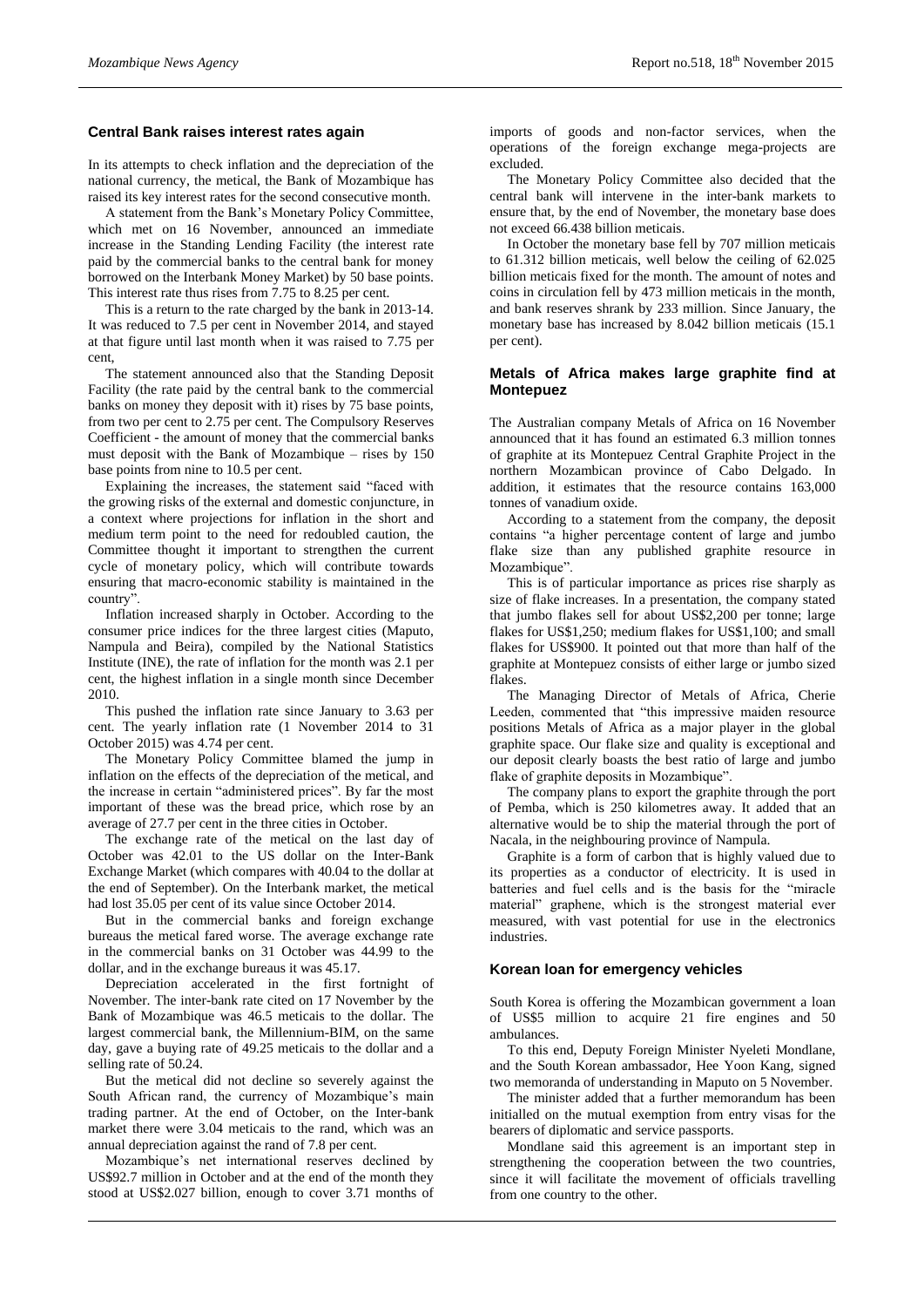## **Renamo gunmen close ten schools**

Ten primary schools in the western province of Tete, near the border with Malawi, have been closed since the end of June, due to the presence nearby of gunmen of the country's largest opposition party Renamo.

The schools are in the Chabaene and Monjo areas in Tsangano and Moatize districts. The closures are depriving 10,585 children of their education.

The Tete provincial director of education, Joaquim Mepe, told the daily newspaper "Noticias", that because the schools have been abandoned for months, opportunists have been vandalizing the classrooms. Most of these schools were rebuilt after the peace agreement signed between the government and Renamo in October 1992.

"We are trying to persuade the parents and guardians to take the children to safe areas with functioning schools so that they do not lose the school year", said Mepe.

However, most of the parents have paid no attention to these pleas. So the children, instead of studying, are staying at home, or are involved in informal trade. Mepe admitted that one reason for this is that the parents do not have enough money to transport their children to other areas.

Mepe said that Renamo attacks and threats have also affected adult education and literacy classes in these parts of the province, due to the constant movements of people seeking safety.

#### **Five Renamo fighters defect**

The Ministry of Veterans' Affairs on 12 November presented to the press five men who said they have deserted from the illegal militia of Renamo. They are Horacio Sabonete (47 years old), Ribeiro Namanga (51), Afonso Simo (49), Ernesto Gecomia (49) and Joao Charles (47). They claimed that in Renamo they had held the rank of sergeant.

All said they had been Renamo guerrillas during the war of destabilization that ended in 1992, with the signing of the peace agreement between the government and Renamo. They had then been regrouped for the 2013-14 Renamo insurrection in Sofala province, which ended with the Agreement on a Cessation of Military Hostilities, signed on 5 September 2014.

Horacio Sabonete said he had been in Renamo since he was 18 years old, and had lost his youth fighting in the bush. He greatly regretted spending so much of his life in the Renamo militia, but was pleased that he was now in the city, where he hoped to lead a different life.

He said that when demobilized Renamo fighters were regrouped in 2013, they were not told they were going to fight another war. Instead they were promised money, and told they would receive military pensions.

"Many of my colleagues who are doing nothing but staying in the bush, want to return to civilian life, but they fear the worst", he said. They had been told that those who handed themselves over to the government would be killed.

Joao Charles said that he had worked for Renamo in Maringue, the district in the central province of Sofala that had housed the Renamo headquarters during the closing years of the war. He said that he was not interested in taking up arms again, and had decided that handing himself over to the government was the best option.

He urged his colleagues still in Renamo to renounce life in the bush and accept the new life that the authorities are willing to offer to everyone.

The spokesperson for the Ministry of Veterans' Affairs, Horacio Massangai, said this was just a sample of five former guerrillas, and others were defecting to the authorities in the provinces. All want to be registered as former combatants, thus becoming eligible to receive a military pension, and did not want to go back to war.

He claimed that, in total, over 200 former fighters have abandoned Renamo. He said that the Ministry had decided to show a few to the press in order to persuade others to leave the bush, and join the integration process organized by the government.

But were these five men really former Renamo sergeants, or were they just opportunists looking for a pension?

Massangai replied that the state has institutions specialized in seeking out this type of information, and the people who defect are screened to check that they really are who they claim to be. In some cases there seems little doubt, because they surrender with their weapons.

# **2,000 "ghost pensioners" discovered**

The National Social Security Institute (INSS) has discovered widespread fraud whereby benefits were being paid to about 2,000 "ghost pensioners" in Maputo alone.

According to the Minister of Labour, Employment and Social Security, Vitoria Diogo, the fraud came to light during the "proof of life" campaign, launched in July, when all those claiming state pensions had to prove that they exist.

Speaking at the opening session of a meeting of the INSS Coordinating Council, Diogo said "about 2,000 pensioners were not found in Maputo city, according to our data. This means that throughout this period, we have been giving pensions to people who don't exist".

After the fraud was discovered, the payments were suspended, but the matter will not end there. Diogo promised that those responsible for the fraud will be held accountable for their actions.

She did not say exactly how much money had been stolen, but insisted "we must carry out a thorough investigation, in order to understand how this happened, and to punish those responsible".

She did not rule out the possibility that the same thing may have happened elsewhere in the country. "I have only spoken about Maputo, but we want to have data from the entire country", said Diogo.

The Minister also called on INSS managers to rationalize resources and to avoid wasteful expenditure, stressing that the INSS "is the guardian of the money of other Mozambican workers".

"We, the staff and managers of the INSS, are not the owners of the system – we are just its guardians", she said. "We have been entrusted with the mission of managing the contributions made by workers and employers. We have been entrusted with the mission of ensuring that the thousands of workers who, with so much sacrifice, discount money from their wages as contributions to the INSS, can be confident that they will have their pensions".

"We have to fight against needless expenditure", insisted Diogo. "That which is superfluous should not form part of our way of working".

\_\_\_\_\_\_\_\_\_\_\_\_\_\_\_\_\_\_\_\_\_\_\_\_\_\_\_\_\_\_\_\_\_\_\_\_\_\_\_\_\_\_\_\_

This is a condensed version of the AIM daily news service – for details contact [pfauvet@live.com](mailto:pfauvet@live.com) \_\_\_\_\_\_\_\_\_\_\_\_\_\_\_\_\_\_\_\_\_\_\_\_\_\_\_\_\_\_\_\_\_\_\_\_\_\_\_\_\_\_\_\_